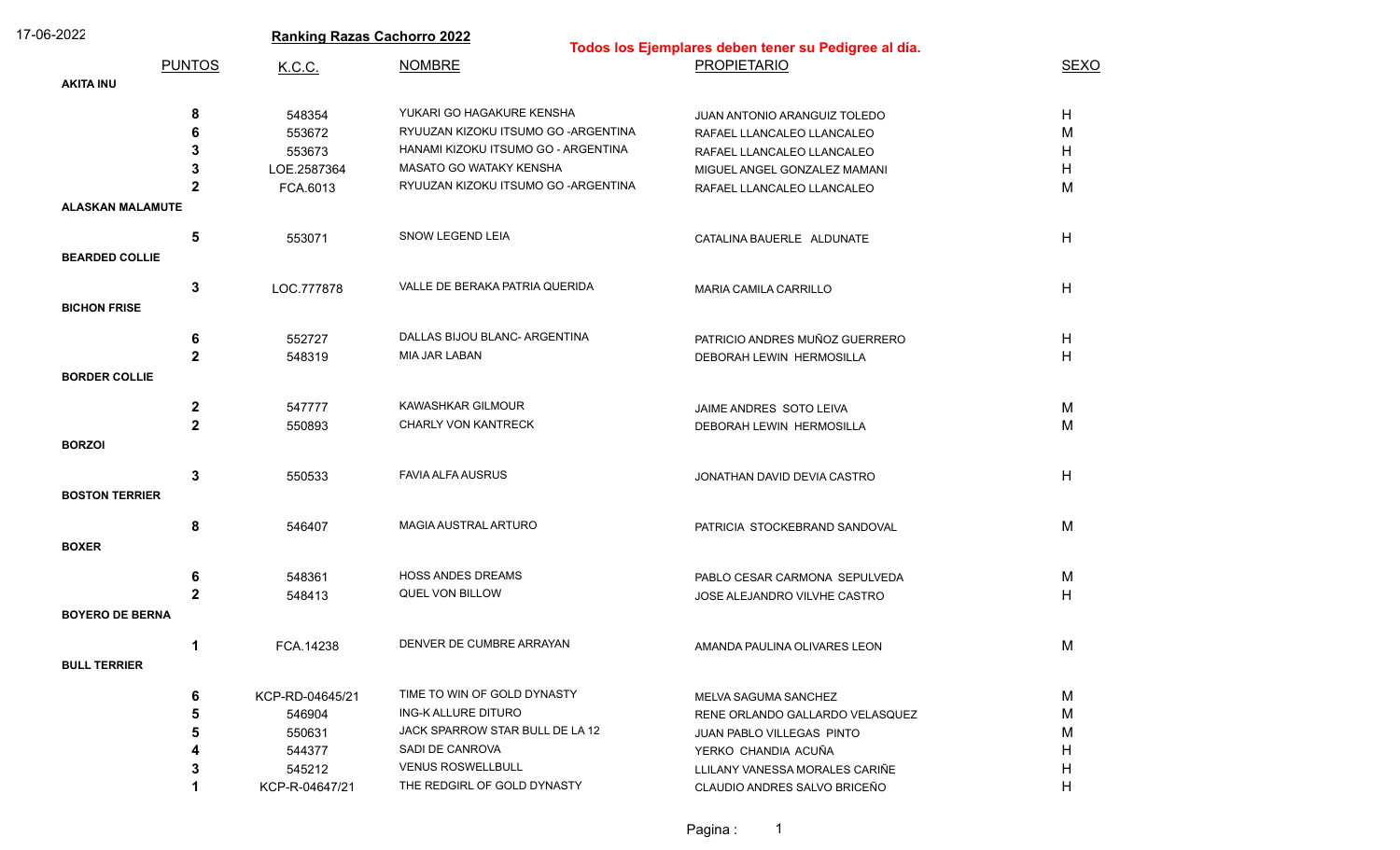| 17-06-2022                      |                                       | <b>Ranking Razas Cachorro 2022</b> |                               | Todos los Ejemplares deben tener su Pedigree al día. |             |  |
|---------------------------------|---------------------------------------|------------------------------------|-------------------------------|------------------------------------------------------|-------------|--|
|                                 | <b>PUNTOS</b>                         | K.C.C.                             | <b>NOMBRE</b>                 | <b>PROPIETARIO</b>                                   | <b>SEXO</b> |  |
| <b>BULLDOG FRANCES</b>          |                                       |                                    |                               |                                                      |             |  |
|                                 | 12                                    | 553870                             | <b>BUDBULLS JAGGER</b>        | IVAN AGILIO GARCIA SOTO                              | M           |  |
|                                 | 10                                    | 548671                             | DIDIEL ANDES AY DE MI LLORONA | ENRIQUE CID PEREZ                                    | H           |  |
|                                 | 8                                     | 545936                             | FERTOMBULL WOODY              | YASMIN HOUDELY JADUE                                 | M           |  |
|                                 | 6                                     | 547291                             | <b>GOHETE'S PARIS</b>         | JUAN JOSE SALAS PACHECO                              | H           |  |
| <b>BULLDOG INGLES</b>           |                                       |                                    |                               |                                                      |             |  |
|                                 | 8                                     | FCA.37808                          | CAJU IKAL BLACK               | JONATAN ALEXIS GALLARDO                              | H           |  |
|                                 | 6                                     | KCP-RD-04558/21                    | <b>BRANDON DILUNA BULLS</b>   | MARCELO MERIÑO ARAVENA                               | M           |  |
|                                 | $\mathbf{2}$                          | 544024                             | JOHNNY DYRIETMONTTBLU         | RICARDO JAIRO ORTEGA MARIÑOS                         | M           |  |
| <b>BULLMASTIFF</b>              |                                       |                                    |                               |                                                      |             |  |
|                                 |                                       |                                    |                               |                                                      |             |  |
|                                 | 7                                     | 550358                             | DI MONTOGGIO INTI             | CLAUDINA PALMA ALVAREZ                               | H           |  |
|                                 | 5                                     | 545579                             | MAFALDA LE PETIT HAUT         | FRANCOISE MANGEL HOWARD                              | H           |  |
| <b>CANE CORSO</b>               |                                       |                                    |                               |                                                      |             |  |
|                                 | 8                                     | 547519                             | JULIA MOUNT DE EUZKADI        | XAVIERA DE ARETXABALA MONTALDO                       | H           |  |
|                                 | 7                                     | 544899                             | JAKKA MOUNT DE EUZKADI        | CLAUDIO ANDRES GUAJARDO ZAVALA                       | M           |  |
| <b>CHIHUAHUA PELO LARGO</b>     |                                       |                                    |                               |                                                      |             |  |
|                                 |                                       |                                    |                               |                                                      |             |  |
|                                 | 4                                     | FCA.29555                          | ALEXANDER ROXEL LILIUM        | SILVINA CLUADIA BEIG                                 | M           |  |
|                                 |                                       | 548347                             | BAMBINO DEL DONO DI MARIA     | OSCAR PAOLO GONZALEZ MEDINA                          | M           |  |
| <b>COCKER SPANIEL AMERICANO</b> |                                       |                                    |                               |                                                      |             |  |
|                                 | 3                                     | KCP-RD-04955/21                    | GUNS AND ROSES BY MA JI AL    | CLAUDIO FELIPE MORALES GODOY                         | M           |  |
|                                 | 2                                     | 545518                             | GIOGIA DELL'COLLE MARIA BELEN | JUAN PIO MILANO RUIZ                                 | H           |  |
|                                 | <b>DACHSHUND MINIATURA PELO CORTO</b> |                                    |                               |                                                      |             |  |
|                                 | 8                                     | 549925                             | <b>HELD FARMS KLAUS MS</b>    | ALEJANDRA BUSTOS VERGARA                             | M           |  |
|                                 |                                       | 547058                             | <b>ANASTASIA VON FETT</b>     | KATHERINE MUÑOZ MANRIQUEZ                            | H           |  |
|                                 |                                       | 552147                             | CARLINA CHEKY'S HOJANMIT      | JOSE ALEJANDRO VILCHE CASTRO                         | H           |  |
|                                 | DACHSHUND MINIATURA PELO DURO         |                                    |                               |                                                      |             |  |
|                                 | 6                                     | 546748                             | <b>DEITAURO'S GABO</b>        | ENRIQUE JOSE BARBERIS GIADACH                        | м           |  |
|                                 | 3                                     | 544841                             | MENCHE VON BILLOW             | ANTONIO SEBASTIAN FALCON GONZALEZ                    | H           |  |
|                                 | 3                                     | 552533                             | CAROL OF FORUM                | JOSE ALEJANDRO VILCHE CASTRO                         | H           |  |
|                                 | DACHSHUND STANDARD PELO CORTO         |                                    |                               |                                                      |             |  |
|                                 | $\mathbf{2}$                          | 546957                             | <b>ICARO ANDES DREAMS</b>     | SERGIO IVAN SALAS LIRA                               | M           |  |
| <b>DOBERMANN</b>                |                                       |                                    |                               |                                                      |             |  |
|                                 |                                       |                                    |                               |                                                      |             |  |
|                                 | $\mathbf{2}$                          | 549560                             | SELK' NAM'S WHOOPI STAR       | RENATO DIAZ VIÑUELA                                  | H           |  |
|                                 |                                       |                                    |                               |                                                      |             |  |

Pagina : 2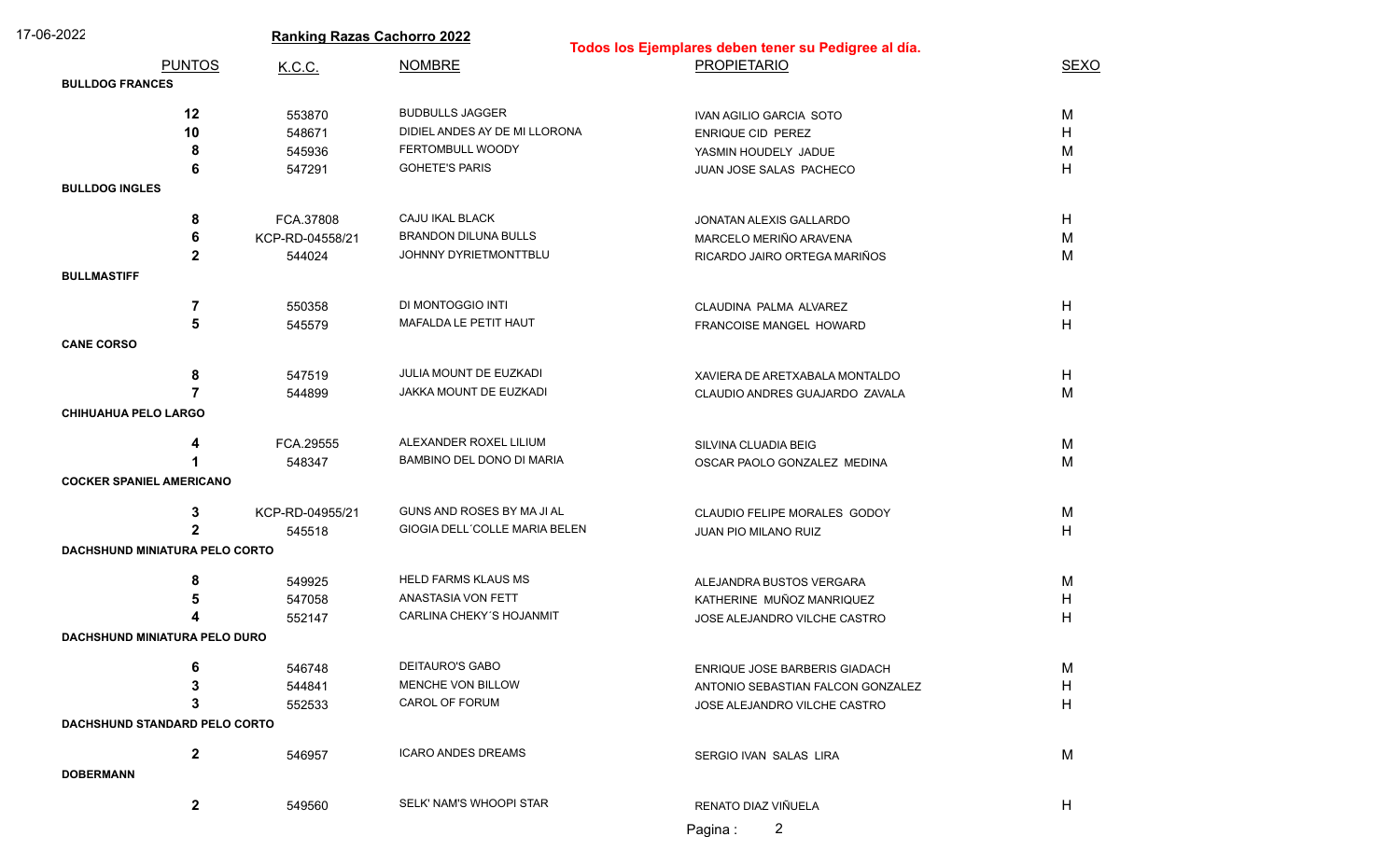| 17-06-2022                    |                                     | <b>Ranking Razas Cachorro 2022</b> |                                      | Todos los Ejemplares deben tener su Pedigree al día. |             |  |
|-------------------------------|-------------------------------------|------------------------------------|--------------------------------------|------------------------------------------------------|-------------|--|
|                               | <b>PUNTOS</b>                       |                                    | <b>NOMBRE</b>                        | <b>PROPIETARIO</b>                                   | <b>SEXO</b> |  |
|                               | $\mathbf{2}$                        | K.C.C.<br>549561                   | SELK' NAM'S WANDA STAR               | RENATO DIAZ VIÑUELA                                  | H.          |  |
|                               | DOGO ALEMAN ARLEQUIN, NEGRO, BOSTON |                                    |                                      |                                                      |             |  |
|                               |                                     |                                    |                                      |                                                      |             |  |
|                               | $\mathbf{2}$                        | 554136                             | <b>GRETA VON PAO</b>                 | MARIA DE LOS ANGELES VALENZUELA SAEZ                 | H           |  |
| <b>DOGO DE BURDEOS</b>        |                                     |                                    |                                      |                                                      |             |  |
|                               | $\mathbf{2}$                        | 544343                             | <b>FLORY TORBJORN</b>                | ALEJANDRO ALFREDO RIFFO AEDO                         | H           |  |
| <b>FILA BRASILERO</b>         |                                     |                                    |                                      |                                                      |             |  |
|                               |                                     |                                    | SIBIRLAND'S DUMA                     |                                                      |             |  |
| <b>GOLDEN RETRIEVER</b>       | 3                                   | 549152                             |                                      | CRISTIAN ARREDONDO ZELADA                            | H           |  |
|                               |                                     |                                    |                                      |                                                      |             |  |
|                               | 9                                   | ACC0-9153                          | <b>LEGACY GOLDEN EMMA</b>            | ALDO CASTRO                                          | H           |  |
|                               | 3                                   | ACC0-9160                          | LEGACY GOLDEN LUCAS                  | ALDO CASTRO                                          | M           |  |
| <b>GRIFFON DE BRUSELAS</b>    |                                     |                                    |                                      |                                                      |             |  |
|                               | 1                                   | 543631                             | CARMILA DEMONA'S HELLHOUNDS          | CLAUDIA ALEJANDRA MENESES FIGUEROA                   | H           |  |
| <b>JACK RUSSELL TERRIER</b>   |                                     |                                    |                                      |                                                      |             |  |
|                               | 8                                   | 552734                             | DO YO HEAR THE PEOPLE SING ELEERRE   | RICARDO JIMMY PRADO ACEVEDO                          | M           |  |
|                               | 5                                   | KCP-CBKC/RG/RJB/2                  | JACKTASTICK THE WAY YOU MAKE ME FEEL | <b>CHRISTIAN CAISAN RUIZ</b>                         | H           |  |
|                               |                                     | 543598                             | NALA REEVE-HASTINGS                  | JUAN ESTEBAN MARTINEZ JARPA                          | Η           |  |
|                               |                                     | 549274                             | LULÙ JOKLAYLU                        | RICARDO YOSHI LUMBRE CHANG                           | H           |  |
| <b>LABRADOR RETRIEVER</b>     |                                     |                                    |                                      |                                                      |             |  |
|                               | $\overline{7}$                      |                                    | DUBROVNIK'S MORO                     |                                                      |             |  |
| <b>LAKELAND TERRIER</b>       |                                     | 545698                             |                                      | MARIA LORENA LASNIBAT REHBEIN                        | M           |  |
|                               |                                     |                                    |                                      |                                                      |             |  |
|                               | 4                                   | 551635                             | ADONIS JOHNSON VON TIMMERMANN        | CLAUDIO FELIPE MORALES GODOY                         | M           |  |
| <b>PASTOR AUSTRALIANO</b>     |                                     |                                    |                                      |                                                      |             |  |
|                               | 12                                  | 553072                             | <b>CATALINA'S MAGNUM FORCE</b>       | MELISA FERNANDA BUSTAMANTE PUEBLA                    | M           |  |
|                               | 9                                   | 546977                             | ARAUCO INDOMITO DRUSA COSMICA        | <b>CLAUDIA STOCKEBRAND</b>                           | H           |  |
|                               | PASTOR BELGA GROENENDAEL            |                                    |                                      |                                                      |             |  |
|                               | 5                                   | 547603                             | MUSTAFA SULTAN DIAMONDS              | ALAN SANTIBAÑEZ SEPULVEDA                            | M           |  |
| <b>PASTOR BELGA LAEKENOIS</b> |                                     |                                    |                                      |                                                      |             |  |
|                               |                                     |                                    |                                      |                                                      |             |  |
|                               | 3                                   | LOSH.01346655                      | <b>ULRICK D'EROUDUR</b>              | NICOLE CARO MANSILLA                                 | M           |  |
| <b>PASTOR BELGA MALINOIS</b>  |                                     |                                    |                                      |                                                      |             |  |
|                               | 3                                   | 547526                             | ATOM VON ALLEN RAV                   | MURIEL PAZ GUZMAN WELCH                              | M           |  |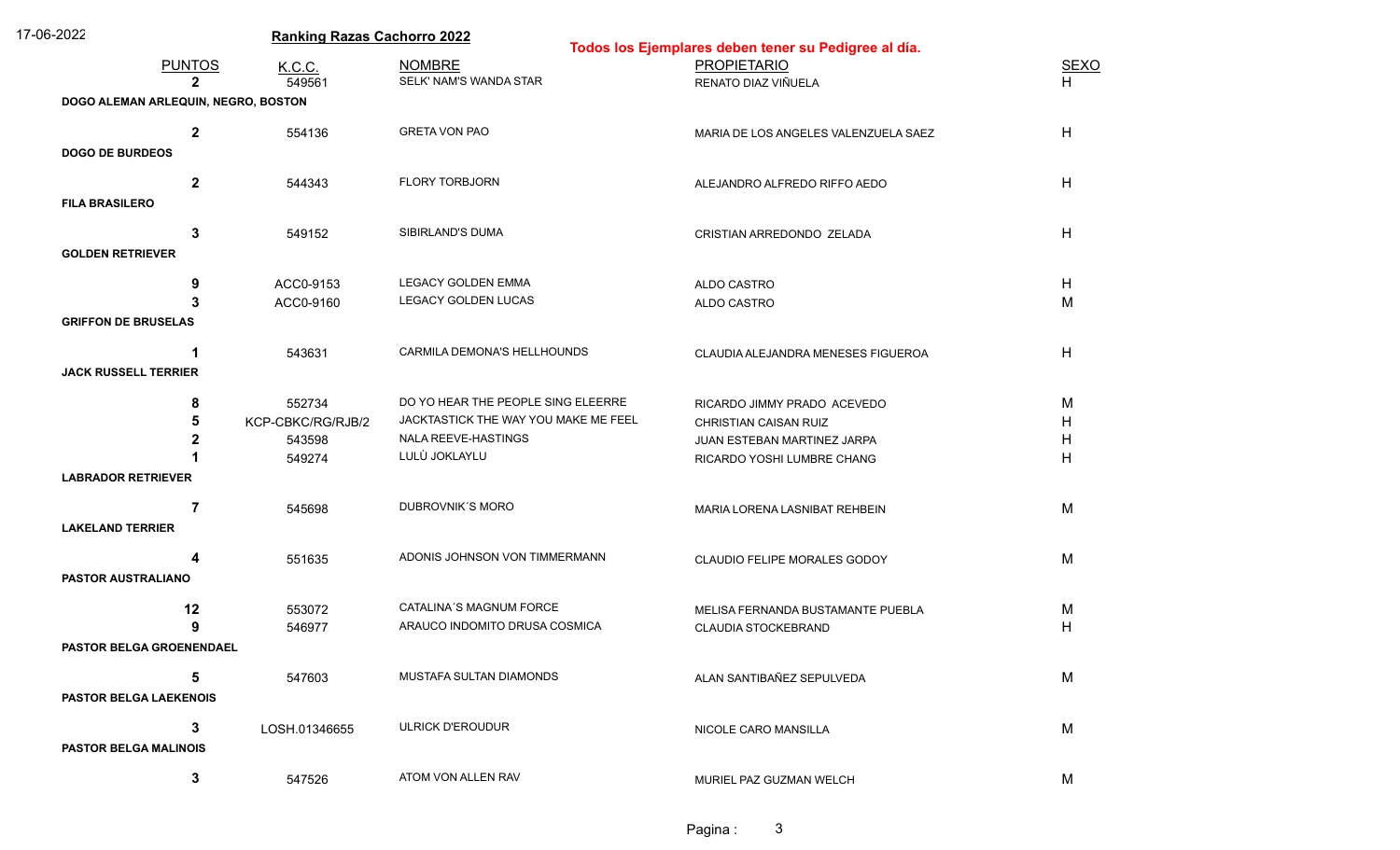| 17-06-2022                                  |                 | <b>Ranking Razas Cachorro 2022</b><br>Todos los Ejemplares deben tener su Pedigree al día. |                                   |             |  |
|---------------------------------------------|-----------------|--------------------------------------------------------------------------------------------|-----------------------------------|-------------|--|
| <b>PUNTOS</b><br><b>PASTOR BLANCO SUIZO</b> | K.C.C.          | <b>NOMBRE</b>                                                                              | <b>PROPIETARIO</b>                | <b>SEXO</b> |  |
| $\overline{7}$                              | 546345          | FLAMINGO DEL GRAN TRIBUTO                                                                  | MARCO ANTONIO GUZMAN DELGADO      | M           |  |
| PASTOR MINIATURA AMERICANO                  |                 |                                                                                            |                                   |             |  |
| 5                                           | 552732          | EMILIO MINI DELLA TERRA DEL FALCO                                                          | DANIELA CASTILLO STRACHE          | M           |  |
| <b>PINSCHER MINIATURA</b>                   |                 |                                                                                            |                                   |             |  |
| $\mathbf 2$                                 | 551993          | STILNAYA LINIYA ESAUL                                                                      | RENATO MANUEL DIAZ VIÑUELA        | M           |  |
| <b>POMERANIA</b>                            |                 |                                                                                            |                                   |             |  |
| 3                                           | RG/ESB/21/00955 | JOE OF DM TABEBUIA                                                                         | ARTHUR HAILTON MENDES DE OLIVEIRA | M           |  |
| <b>PUG</b>                                  |                 |                                                                                            |                                   |             |  |
| 4                                           | 550795          | DIDIEL ANDES DE TU DESPRECIO ME RIO                                                        | <b>ENRIQUE CID PEREZ</b>          | М           |  |
| $\mathbf 2$                                 | 547894          | <b>REX GOURDET</b>                                                                         | WLADIMIR OMAR PRADO ACEVEDO       | M           |  |
| $\mathbf{2}$                                | 550796          | DIDIEL ANDES CON TODO SINO PA QUE                                                          | ENRIQUE CID PEREZ                 | M           |  |
| <b>ROTTWEILER</b>                           |                 |                                                                                            |                                   |             |  |
| 6                                           | 543579          | FIONA DE ARAQUEV                                                                           | JUAN ALFONSO ARANEDA LOBOS        | H           |  |
|                                             | 543578          | FLASH DE ARAQUEV                                                                           | JUAN ALFONSO ARANEDA LOBOS        | M           |  |
|                                             | 549088          | CHESSIE VON WOHRMS HAUS                                                                    | KEIVER ALEXANDER PARRA SALAZAR    | H.          |  |
|                                             | 549091          | CORSO VON WOHRMS HAUS                                                                      | VARINIA CONTRERAS.                | м           |  |
|                                             | 552908          | <b>IRON EARL ANTONIUS</b>                                                                  | FERNANDO ANTOLIN SKVIRSKY TOLEDO  | M           |  |
| <b>SCHNAUZER GIGANTE NEGRO</b>              |                 |                                                                                            |                                   |             |  |
| $\mathbf{2}$                                | 549657          | MISTER PACHINO DE BARBA NEGRA                                                              | CAROLINA GUAJARDO HAUYON          | M           |  |
| SCHNAUZER MINIATURA SAL Y PIMIENTA          |                 |                                                                                            |                                   |             |  |
| 8                                           | 546270          | TAURIEL NOTRE PEUDAMOUR                                                                    | MARCELO MUÑOZ FLORES              | H           |  |
| <b>SCHNAUZER MINIATURA NEGRO</b>            |                 |                                                                                            |                                   |             |  |
| $\mathbf{2}$                                | 549817          | <b>NALA DEL ARRULLO</b>                                                                    | YONATAN ARIAS LOPEZ               | H           |  |
| SCHNAUZER MINIATURA NEGRO Y PLATA           |                 |                                                                                            |                                   |             |  |
| 4                                           | 547415          | BULMA VON MOMBERG ZWINGER                                                                  | ERIKA RUTH MOMBERG REBOLLEDO      | H           |  |
| <b>SCOTTISH TERRIER</b>                     |                 |                                                                                            |                                   |             |  |
| 5                                           | 544050          | <b>SCOTIA'S PRIDE BAHIR</b>                                                                | LISSETTE ANDREA VAILLANT MATERO   | M           |  |
| 3                                           | 544051          | <b>SCOTIA'S PRIDE YASSIRA</b>                                                              | LISSETTE ANDREA VAILLANT MATERO   | H           |  |
| <b>SHETLAND SHEEPDOG</b>                    |                 |                                                                                            |                                   |             |  |
|                                             |                 |                                                                                            |                                   |             |  |
| 3                                           | 546210          | <b>HEAP'S SEXY THING</b>                                                                   | WLADIMIR OMAR PRADO ACEVEDO       | H           |  |

Pagina : 4